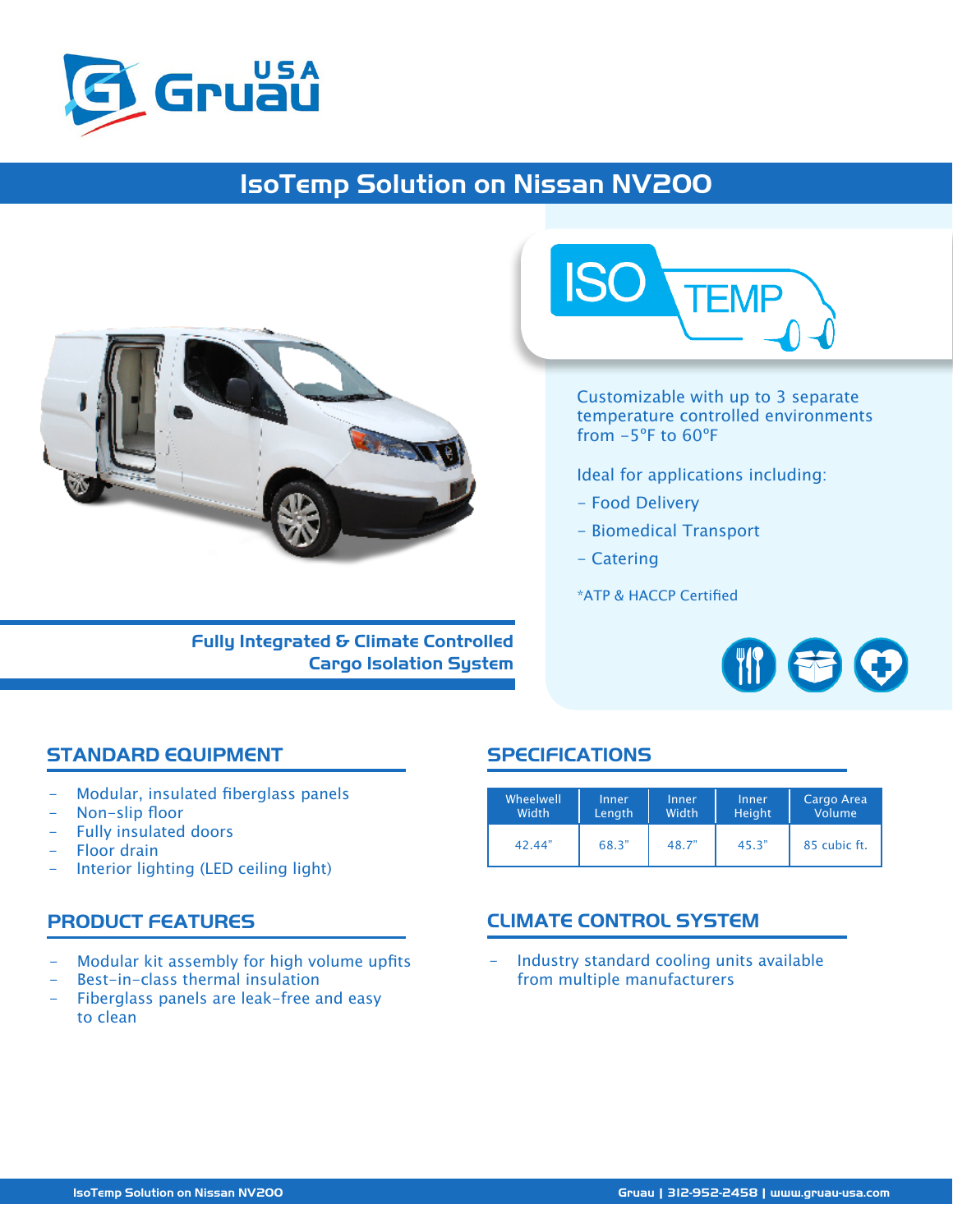

# IsoTemp Solution on Nissan NV200

### **OPTIONS**



- Raised Platform
- Additional door seal for isolated cargo area (standard)



Stainless steel doorstep protection **Aluminum fold-down shelves** - Aluminum fold-down shelves



- Clear PVC strip curtains - Available for side or rear doors

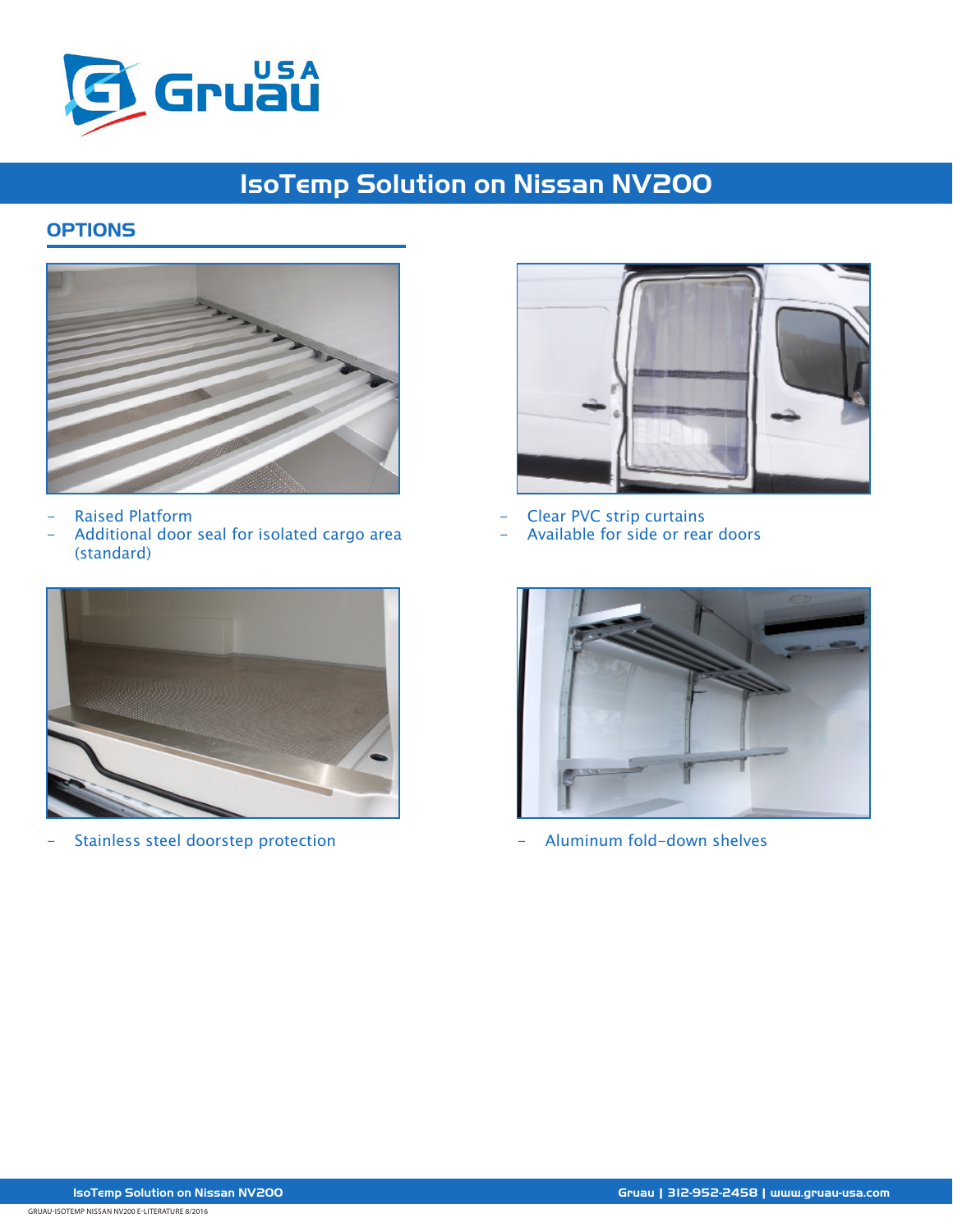

## IsoTemp Solution on Nissan NV200

## Thermo King Reefer Application

| <b>INCERT Application</b> |           |           | Thermo King Direct Drive Application |                       |                          |                       |                        |
|---------------------------|-----------|-----------|--------------------------------------|-----------------------|--------------------------|-----------------------|------------------------|
|                           |           |           | 10 Door Openings Per Day             |                       | 30 Door Openings Per Day |                       |                        |
| Van Make                  | Van Model | Wheelbase | <b>Roof Height</b>                   | Fresh $(35^{\circ}F)$ | Frozen $(-4^{\circ}F)$   | Fresh $(35^{\circ}F)$ | Frozen $(-4^{\circ}F)$ |
| Nissan                    | NV200     | 115 in.   | Standard                             | B <sub>100</sub>      | <b>V200 Max</b>          | <b>B100</b>           | <b>V200 Max</b>        |

\*Outside temperature up to 104°F. Check with your sales representative for outside temperatures over 104°F.

\*\*Standard units have suffix "10." The "10" series does not offer power standby.

\*\*\*Shore power units are represented with suffix "20." The "20" series is offered with 115/1/60 Hz, 220/1/60 Hz or 230/3/60 Hz power standby options.

## Zanotti Reefer Application

|          |           |           |                    | 30 Door Openings Per Day |                        |  |
|----------|-----------|-----------|--------------------|--------------------------|------------------------|--|
| Van Make | Van Model | Wheelbase | <b>Roof Height</b> | Fresh $(35^{\circ}F)$    | Frozen $(-4^{\circ}F)$ |  |
| Nissan   | NV200     | `15 in.   | Standard           | Z120                     | Z120X                  |  |

\*Outside temperature up to 104°F. Check with your sales representative for outside temperatures over 104°F. \*\*All units represented n this matrix include standby option.



- Gruau with TKV200, 61.8% less powerful than the TK320 of competitors

Zanotti Application

- Gruau operated on idle offering less than 60% of TK200 capacity while the others operated on stand by

- Gruau started with 107F and cooled to 34.6 F in 2h 37m (157 minutes)

- Competitor #1 & #2 never reached 35°F fresh despite a more powerfull V320 unit.